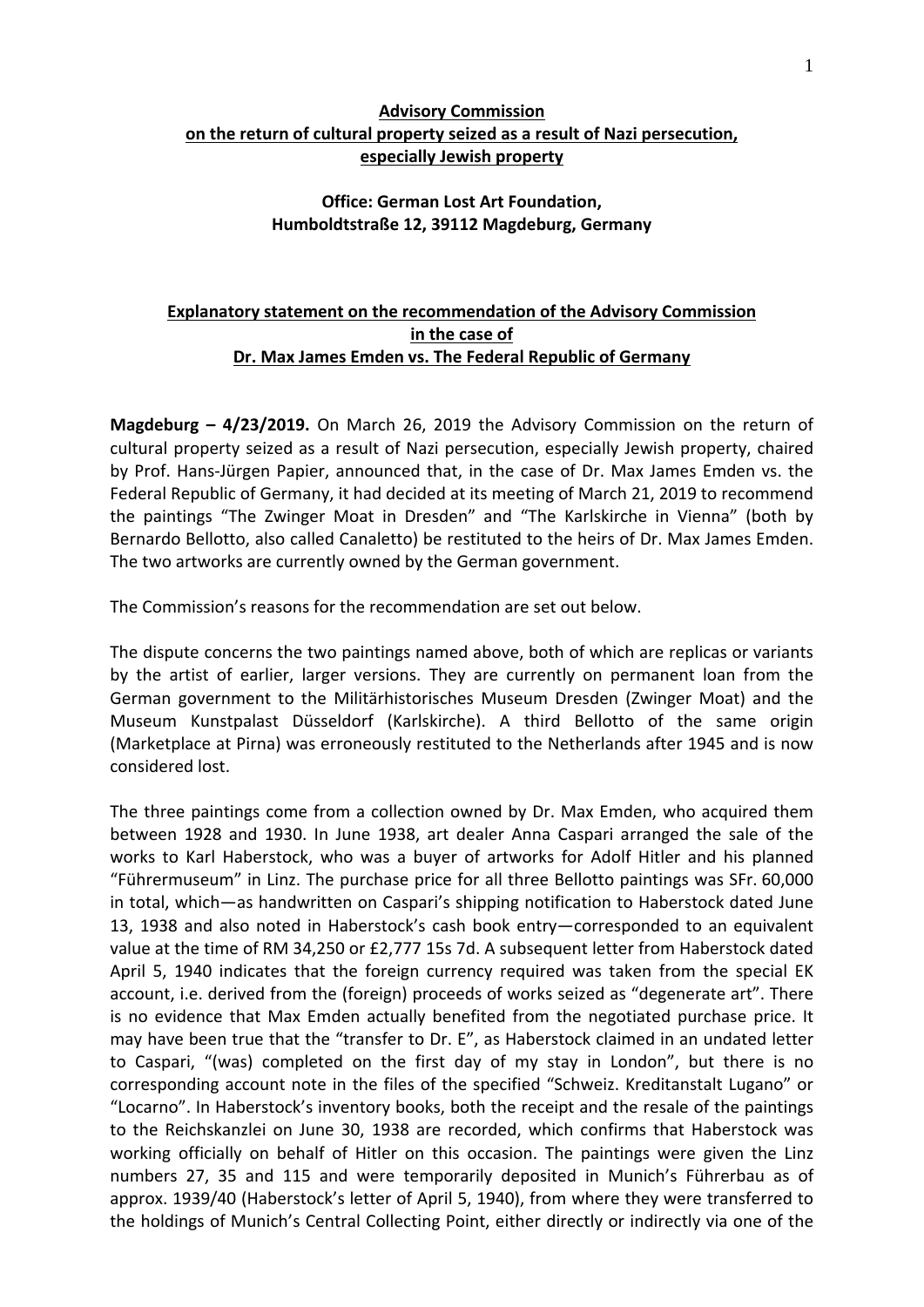storage sites. From there, as mentioned above, the painting "Marketplace at Pirna"—as alleged Nazi-confiscated Jewish property—was restituted to the Dutch state, who later resold it on the art market. The other two Bellottos under discussion here, for which no claimant had been found by the time the Collecting Point was closed (Max Emden's sole heir, Hans Erich Emden, had emigrated to South America in 1941), became the property of the Federal Republic and were "held in trust".

The descendants of Max Emden, as the claimants, are collectively of the opinion that particularly the forced sales carried out under the rule of National Socialism and the expropriation of his assets located in Germany led to the financial ruin of Max Emden. They maintain that the purchase price was also unreasonably low and was a result of Max Emden's economic plight, which was entirely caused by the racial persecution to which he was subjected. They say it is incorrect that the sale was carried out "from a safe foreign country", as there was no restriction on where persecuted citizens could "dispose of" their property during the National Socialist regime.

However, the Federal Republic of Germany (claimant) takes the position that sales from safe foreign countries did not constitute forced sales as defined by the Allied Restitution Law. It states that this case also fails to provide sufficient evidence that would make compensation for a case of hardship appropriate. It says that the sale did not take place under tight time constraints associated, for example, with emigration or flight, nor was it undertaken as a result of financial hardship, because at the point the two disputed paintings were sold in June 1938, Max Emden had already been living in Switzerland for 10 years and had not found himself in serious financial distress that threatened his existence during this period.

Max James Emden was born in Hamburg in 1874 as the son of an eminent Jewish family of merchants and rabbis (on his mother's side). He converted to Protestantism in 1893. After studying chemistry and mineralogy and completing a PhD, he took over his father's trading company M. J. Emden Söhne in 1904 and gradually developed it into one of the leading department store operators in what was then the German Empire. In 1926, he sold a large part of the business to Rudolf Karstadt AG, but continued to retain ownership of a considerable amount of property and shares under the old company name. With a clear affinity for the Lebensreform ("life reform") movement centered around Monte Verità, he acquired the two Brissago Islands on Lake Maggiore in 1927 and began redeveloping them as his permanent residence in 1929. The municipality of Porto Ronco granted Emden citizenship rights in 1934, which meant he was also a Swiss citizen from this date onwards. His portfolio of securities deposited with Hamburg banks allegedly amounted to an estimated RM 2 million in the mid‐1930s; however, due to the tightening of restrictions on exporting foreign currency from 1933 onwards, these became "blocked accounts" and he was effectively deprived of access to them. The same applied to the rental income he obtained from property that he still owned and returns from company shareholdings. The confiscation and forced sale of Emden's remaining real estate holdings and assets began in 1937. In addition, there were the customary restrictions, harassment and arbitrary measures taken against Jewish business owners and shareholders, as the Buomberger report for the (then still) Free City of Danzig showed in the case of Emden. Obviously, the originally existing but non-transferable capital assets increasingly served to cover artificially created and nonamortizable corporate loans and fictitious tax liabilities, which eventually resulted in the liquidation of M.J. Emden Söhne (June 5, 1939). For Max Emden, the apparent blessing of Swiss citizenship practically led to his economic downfall; while he could still have managed his arrangements and made provisions relatively unhindered until 1935, as a Swiss citizen he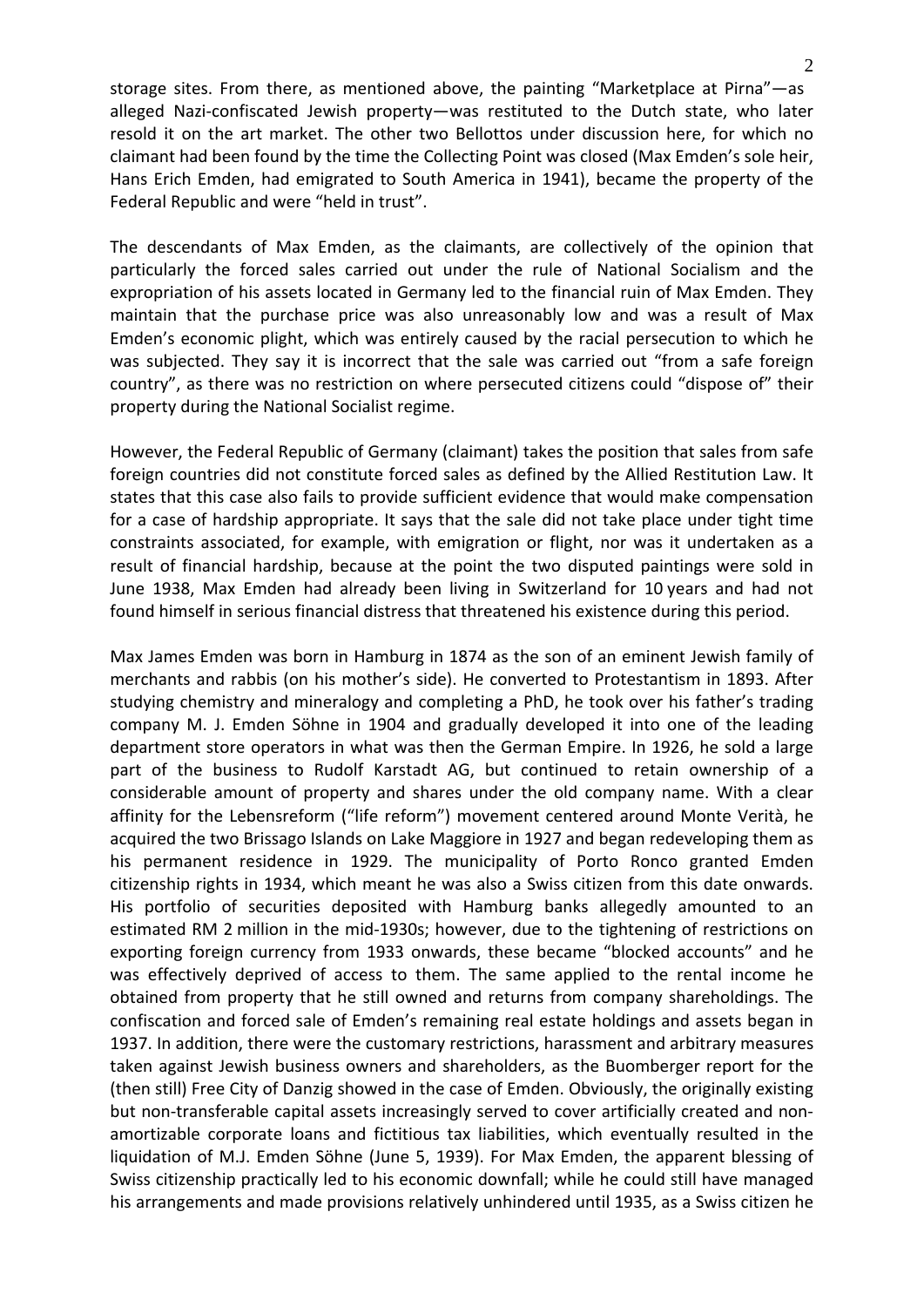was already prevented from doing so prior to 1935 solely on account of the Third Reich's restrictive foreign exchange policy.

The systematic destruction of people's economic livelihoods by the Third Reich as a tool of National Socialist racial policy (and precursor to the Final Solution) thus also applied in the case of Max Emden. The growing financial difficulties were already noticeable everywhere by 1937, as his then secretary and confidante, Olga Ammann, credibly claimed. At the end of the 1930s, Emden was thus no longer able to pay his domestic staff and meet his tax obligations in Switzerland, while the properties on the Brissago Islands became more and more of an unmanageable burden. The policy of persecution pursued by the National Socialists therefore caused the financial ruin of Max Emden, who died in Porto Ronco on November 26, 1940. Consequently, there is also no doubt that the sale of the aforementioned three paintings by Bernardo Bellotto to Karl Haberstock in early summer 1937 was not undertaken voluntarily but was entirely due to worsening economic hardship ("loss of assets as a result of persecution"), confirmed not least by the fact that Emden was forced to sell other valuable items from his household at the same time.

Finally, it remains to be clarified whether the purchase price of SFr. 60,000 (i.e. SFr. 20,000 or rounded up to RM 11,500 for each of the three paintings) corresponded to the market value that could be achieved at that time, i.e. can be considered reasonable. Irrespective of the fact that offers and counteroffers are part of day-to-day business (not only) in the art trade, Anna Caspari's note (letter of November 25, 1937 to Haberstock) that we "(have) just caught the right psychological moment, he has probably lost a lot on the stock exchange and would therefore accept this price" not only confirms Emden's financial predicament during the period of the sales negotiations. It also clearly indicates how much this predicament was deliberately exploited by potential buyers and also how every effort was made in the following seven and a half months to lower the price further until Emden finally rejected any further reduction with the remark that "the price has already been brought down by more than 20 percent" (Caspari to Haberstock on June 16, 1938). And finally, may the information provided by the claimant also be taken into account that just a short while later, the Reichskanzlei—probably on behalf of Hitler—acquired a painting "in the style of Bellotto" (thus by an imitator whose name was not known and who therefore was traded at a much lower price) for RM 15,000 from the Munich art market.

Notwithstanding the questions as to the reasonableness of the purchase price and the missing proof of transfer, the core facts of the case are Max Emden's economic plight, which was directly caused by National Socialist persecution, and the associated loss of assets as a result of persecution. The Commission therefore arrives at the majority decision to recommend the return of the two paintings currently owned by the German government to the rightful heirs of Hans Erich Emden, as the former sole heir of Dr. Max Emden.

\*

The function of the Advisory Commission is to mediate in the event of disputes between those currently in possession of cultural goods and the former owners of said cultural goods, or their heirs, if requested to do so by both parties. The Commission can make an ethically based recommendation to resolve the conflict. Contributors to the above recommendation as members of the Commission in an honorary capacity were the former president of the Federal Constitutional Court, Professor Hans‐Jürgen Papier (chair of the Commission); art historian Professor Wolf Tegethoff (deputy chair of the Commission); the former president of the German Bundestag, Professor Rita Süssmuth; former member of the Bundestag,